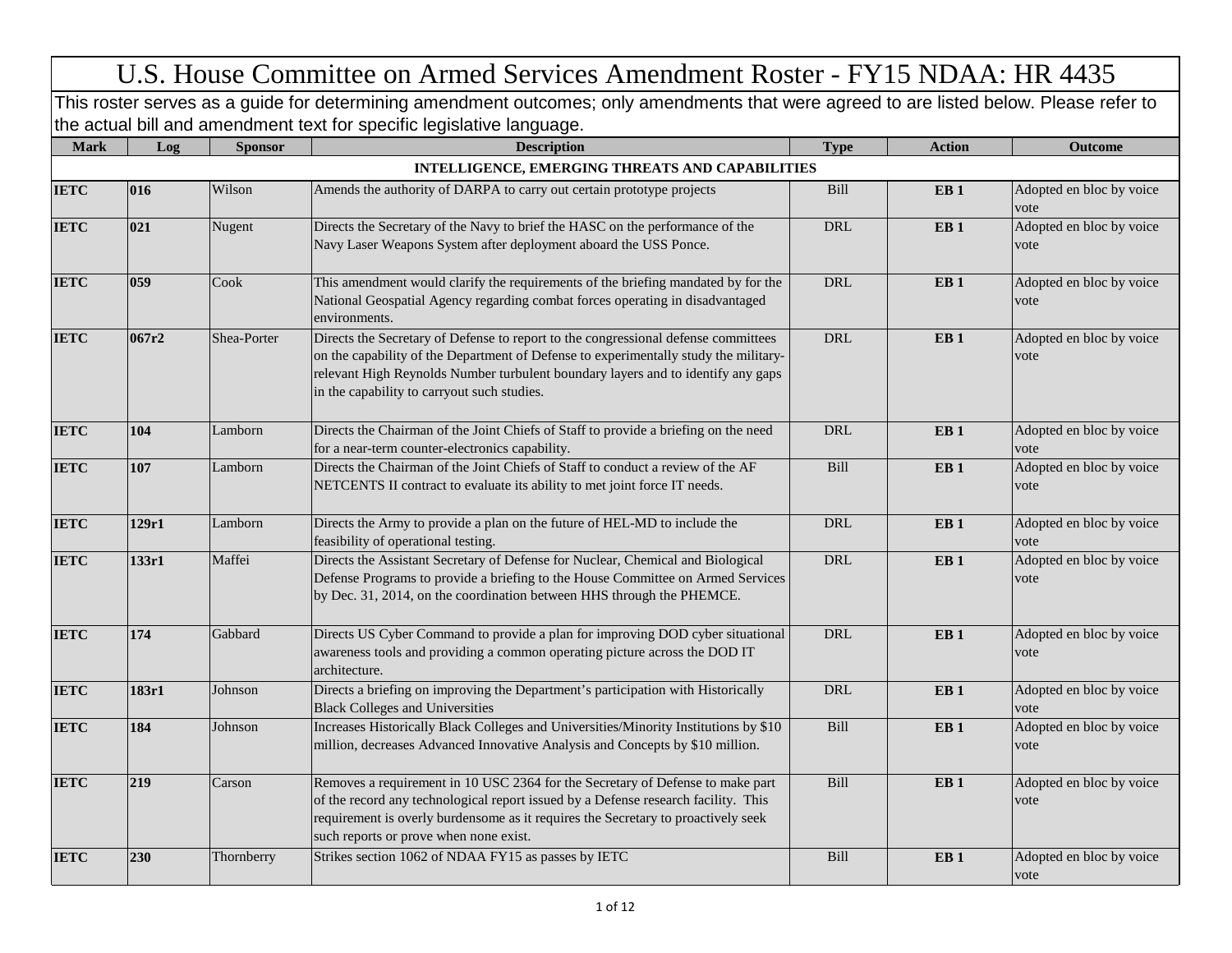| <b>Mark</b> | Log   | <b>Sponsor</b>     | <b>Description</b>                                                                                                                                                                                                                                        | <b>Type</b> | <b>Action</b>     | <b>Outcome</b>                   |
|-------------|-------|--------------------|-----------------------------------------------------------------------------------------------------------------------------------------------------------------------------------------------------------------------------------------------------------|-------------|-------------------|----------------------------------|
| <b>IETC</b> | 234r2 | Sanchez            | Addresses high-efficiency small scale propulsion subsystems and the increased<br>resources solving this technology challenge in order to adequately penetrate anti-<br>access/area-denial environments                                                    | DRL         | EB1               | Adopted en bloc by voice<br>vote |
|             |       |                    | <b>TACTICAL AIR AND LAND FORCES</b>                                                                                                                                                                                                                       |             |                   |                                  |
| <b>TAL</b>  | 024   | Hartzler           | In concert with the procurement of 5 Growlers in FY15, the Committee encourages<br>the Navy to utilize the AP funds for F/A-18 E/F aircraft in FY14 (\$75 million) to<br>extend the production line to a minimum production rate of 2 aircraft per month. | <b>DRL</b>  | EB <sub>1</sub>   | Adopted en bloc by voice<br>vote |
| <b>TAL</b>  | 055r1 | Scott              | The Air Force has a requirement to recapitalize the JSTARS platform and three<br>combatant commanders have testified before HASC to that effect. The amendment<br>clarifies report language on the recapitalization plan.                                 | <b>DRL</b>  | EB <sub>1</sub>   | Adopted en bloc by voice<br>vote |
| <b>TAL</b>  | 057r1 | Wilson             | Requires the Secretary of the Army to submit a plan to HASC/SASC on the Army's<br>plan to modernize the National Guard's fleet of UH-60A Black Hawk helicopters                                                                                           | Bill        | EB <sub>1</sub>   | Adopted en bloc by voice<br>vote |
| <b>TAL</b>  | 075   | Sanchez            | Directs the Secretary of the Army to brief the committee describing the technologies<br>identified within the Stryker Vehicle Survivability Systems Integration Study<br>program                                                                          | <b>DRL</b>  | EB <sub>1</sub>   | Adopted en bloc by voice<br>vote |
| <b>TAL</b>  | 121r1 | Noem               | Expresses the importance of the Joint Threat Emitter (JTE) to combat aircrew<br>proficiency and directs the Secretary of the Air Force to evaluate ways to accelerate<br>production and fielding of JTEs and brief the defense authorizing committees.    | <b>DRL</b>  | EB <sub>1</sub>   | Adopted en bloc by voice<br>vote |
| <b>TAL</b>  | 130   | Lamborn            | Directs the SecDef to provide a report on DoD's plan to operationally test and<br>deploy multi-aircraft control technology for UAVs                                                                                                                       | <b>DRL</b>  | EB <sub>1</sub>   | Adopted en bloc by voice<br>vote |
| <b>TAL</b>  | 144   | Forbes             | Requires the Secretary of Defense to submit a report by April 1, 2015, on U.S.<br>Pacific Command's 10-year munitions strategy, including munitions requirements,<br>gaps and shortfalls, and necessary investments.                                      | Bill        | EB <sub>1</sub>   | Adopted en bloc by voice<br>vote |
| <b>TAL</b>  | 178   | Palazzo            | SoC on the need to remain dedicated to retaining the knowledge and lessons of the<br>Iraq and Afghanistan wars with regard to CIED missions                                                                                                               | Bill        | EB <sub>1</sub>   | Adopted en bloc by voice<br>vote |
| <b>TAL</b>  | 205r1 | Hunter             | Modifies DRL that requires a briefing on the acquisition strategy for 25mm<br>ammunition for the Joint Strike Fighter Program                                                                                                                             | <b>DRL</b>  | EB <sub>1</sub>   | Adopted en bloc by voice<br>vote |
| <b>TAL</b>  | 212   | Speier             | Requires the designation of an authoritative database on conventional ammunition<br>and annual reporting on inventories.                                                                                                                                  | Bill        | EB <sub>1</sub>   | Adopted en bloc by voice<br>vote |
| <b>TAL</b>  | 222   | Carson             | Directs the Secretary of Defense to brief the congressional defense committees on a<br>recapitalization plan for tactical generators                                                                                                                      | DRL         | EB <sub>1</sub>   | Adopted en bloc by voice<br>vote |
| <b>TAL</b>  | 245r1 | Tsongas            | Would help restore funding for Combat Feeding Research and Engineering<br>Program. The increased funding is offset by small reductions to spare part<br>procurement accounts based on unjustified growth.                                                 | Bill        | EB <sub>1</sub>   | Adopted en bloc by voice<br>vote |
| <b>TAL</b>  | 103r3 | <b>Bridenstine</b> | Would prohibit funds for obligation to divest more than four E-3s, and provide<br>\$39.6 million for procurement, O&M, and personnel for three additional E-3s in FY<br>15. Source would be from Air Force initial spares procurement.                    | Bill        | <b>Standalone</b> | Adopted by Voice Vote            |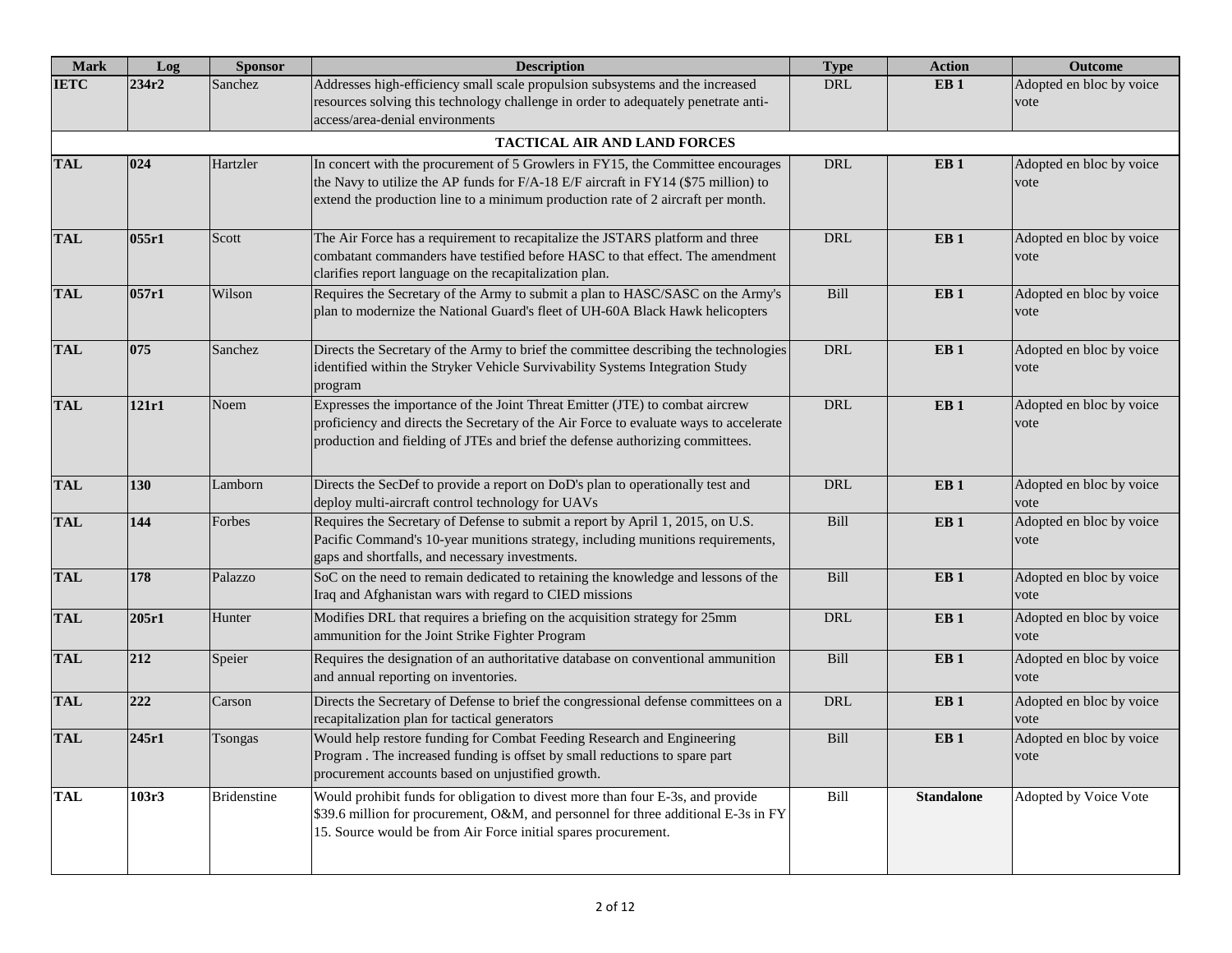| <b>Mark</b> | Log   | <b>Sponsor</b> | <b>Description</b>                                                                                                                                                                                                                                                                              | <b>Type</b> | <b>Action</b>     | <b>Outcome</b>                         |
|-------------|-------|----------------|-------------------------------------------------------------------------------------------------------------------------------------------------------------------------------------------------------------------------------------------------------------------------------------------------|-------------|-------------------|----------------------------------------|
|             |       |                | <b>READINESS</b>                                                                                                                                                                                                                                                                                |             |                   |                                        |
| <b>RDY</b>  | 064   | Shea-Porter    | Requires assigning a new DOD work requirement to military or civilian personnel,<br>or a contractor based on determining which workforce can perform the work in the<br>most appropriate and cost-efficient manner, excluding inherently governmental,<br>critical, or like functions           | Bill        | <b>Standalone</b> | Adopted by recorded vote:<br>37y-24n   |
| <b>RDY</b>  | 155r1 | Hanabusa       | Extends the aggregate cap on service contracts into FY15.                                                                                                                                                                                                                                       | Bill        | <b>Standalone</b> | Adopted by Voice Vote                  |
| <b>RDY</b>  | 213   | Bordallo       | Clarify when MilPers could be used for functions that are currently being<br>performed by civilian or contractor personnel. It would codify parts of a February<br>2013 memorandum from the ASD R&FM as well as an October 2011<br>Memorandum from the ASA M&RA.                                | Bill        | <b>Standalone</b> | Adopted by Voice Vote                  |
| <b>RDY</b>  | 015   | Rigell         | Limits the use of exclusive energy project set-asides in operation and maintenance<br>funds made available for facilities restoration and modernization.                                                                                                                                        | Bill        | EB <sub>1</sub>   | Adopted en bloc by voice<br>vote       |
| <b>RDY</b>  | 027r1 | Enyart         | Requires the Secretary to submit a report and detailed briefing on the policies and<br>procedures of the Department for procuring and inspecting armored vehicles for<br>transporting civilian employees.                                                                                       | Bill        | EB <sub>1</sub>   | Adopted en bloc by voice<br>vote       |
| <b>RDY</b>  | 036   | Speier         | Extends by three years a pilot provision of the Whistleblower Protection<br>Enhancement Act to allow whistleblowers to appeal cases from the Merit Systems<br>Protection Board (MSPB) to any circuit court of appeals with jurisdiction rather<br>than being restricted to the Federal Circuit. | Bill        | EB <sub>1</sub>   | Adopted en bloc by voice<br>vote       |
| <b>RDY</b>  | 056r1 | Wilson         | Requests a DOD submit a report to HASC/SASC on emerging flame resistant<br>technologies that industry is developing and whether these technologies could<br>decrease the cost of flame resistant uniforms.                                                                                      | DRL         | EB <sub>1</sub>   | Adopted en bloc by voice<br>vote       |
| <b>RDY</b>  | 063   | Gallego        | DOD Proposal modified. War Risk Insurance Program for CRAF currently does not<br>have max timeframe for filing claim (presumed 6 years). Amendment makes it<br>2years b/c difficulty of "proving causation, finding witnesses, and maintaining<br>evidence "during combat.                      | Bill        | EB <sub>1</sub>   | Adopted en bloc by voice<br>vote       |
| <b>RDY</b>  | 065   | Shea-Porter    | Combatant Commanders are required to certify bi-annually that covered waste is<br>not disposed of in burn pits under their jurisdiction in violation of the policy in<br>section 317 NDAA FY10 (PL 11-84; 10 USC 2701 note).                                                                    | Bill        | EB <sub>1</sub>   | Adopted en bloc by voice<br>vote       |
| <b>RDY</b>  | 084   | Wittman        | In the table in subsection (b) of section 2201 of the report of the Subcommittee on<br>Readiness relating to authorized Navy construction and land acquisition projects<br>outside the US, add an authorized projected related to Rota, Spain in the amount of<br>\$20,233,000.                 | Bill        | EB <sub>1</sub>   | Adopted en bloc by voice<br>vote       |
| <b>RDY</b>  | 085   | Wittman        | Family housing at Camp Humphreys, Korea. Directs the Secretary of the Army to<br>submit a report to the congressional defense committees by Mar 1, 2015,<br>concerning off-base housing units in the Pyeongtaek area.                                                                           | <b>DRL</b>  | EB <sub>1</sub>   | Adopted en bloc by voice<br>vote       |
| <b>RDY</b>  | 207   | Conaway        | Exempts DOD from Section 526 of the Energy Independence and Security Act of<br>2007                                                                                                                                                                                                             | Bill        | <b>Standalone</b> | Adopted by recorded vote:<br>$33y-28n$ |
| <b>RDY</b>  | 208r1 | Conaway        | SecDef may not enter into a contract to refurbish or construct a biofuel facility<br>unless authorized by law                                                                                                                                                                                   | Bill        | <b>Standalone</b> | Adopted by recorded vote:<br>32y-29n   |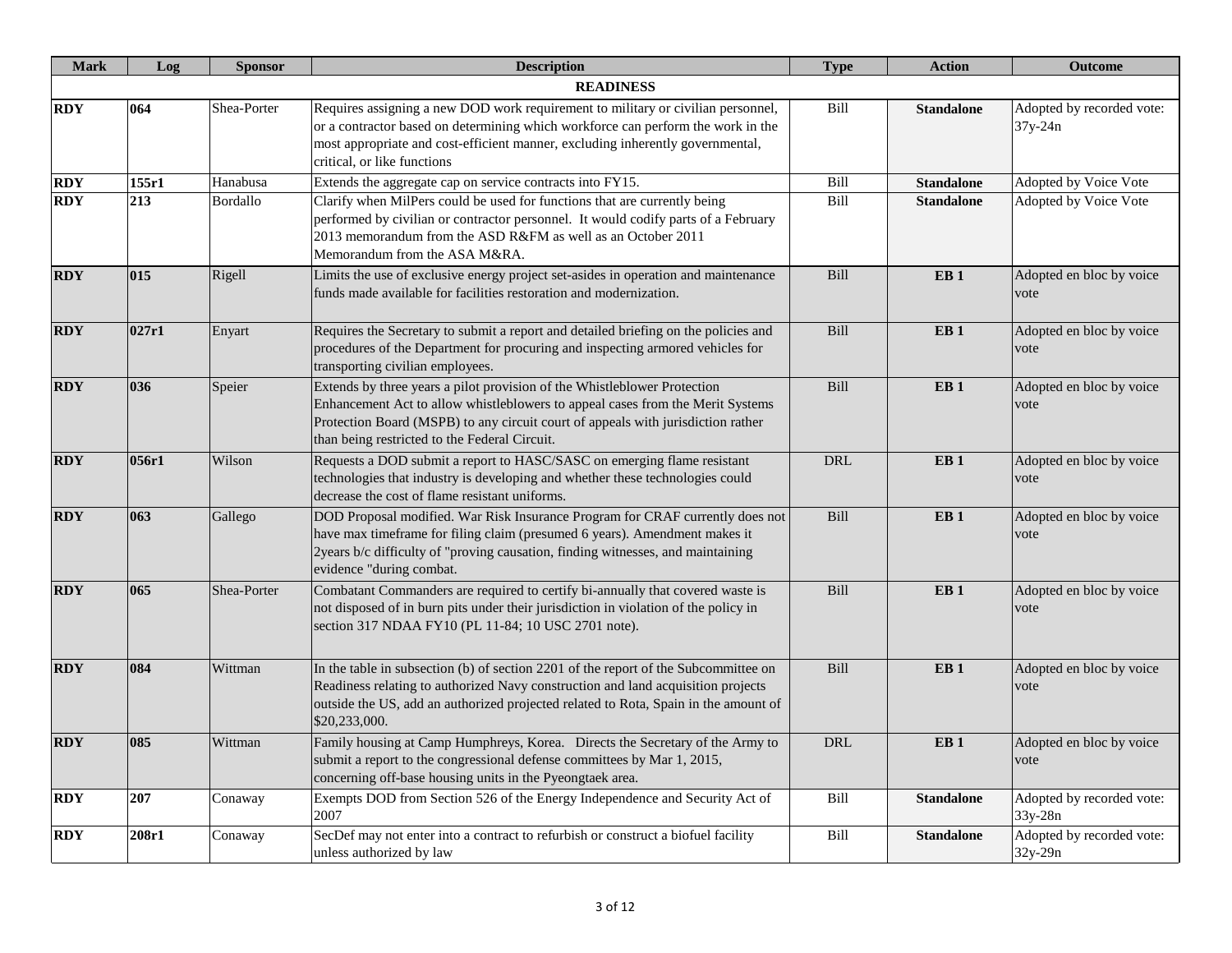| <b>Mark</b> | Log   | <b>Sponsor</b>     | <b>Description</b>                                                                                                                                                                                                                                                                                                                   | <b>Type</b> | <b>Action</b>     | <b>Outcome</b>                   |
|-------------|-------|--------------------|--------------------------------------------------------------------------------------------------------------------------------------------------------------------------------------------------------------------------------------------------------------------------------------------------------------------------------------|-------------|-------------------|----------------------------------|
| <b>RDY</b>  | 209   | Conaway            | DOD is prohibited from procuring biofuels as long as sequestration and the Budget<br>Control Act remain law, except those fuels for test and certification, until said fuels<br>reach cost parity of the cost of conventional counterparts                                                                                           | Bill        | <b>Standalone</b> | Adopted by Voice Vote            |
| <b>RDY</b>  | 105   | Lamborn            | Directs the Comptroller General to provide a review of DOD arctic capabilities                                                                                                                                                                                                                                                       | <b>DRL</b>  | EB <sub>2</sub>   | Adopted en bloc by voice<br>vote |
| <b>RDY</b>  | 131   | Lamborn            | Inserts "Peterson Air Force Base" in order to include it in the areas reviewed in a<br>Joint Land Use Study.                                                                                                                                                                                                                         | DRL         | EB <sub>2</sub>   | Adopted en bloc by voice<br>vote |
| <b>RDY</b>  | 203r1 | Hunter             | Provide for the protection of Civil Reserve Air Fleet services                                                                                                                                                                                                                                                                       | Bill        | EB <sub>2</sub>   | Adopted en bloc by voice<br>vote |
| <b>RDY</b>  | 204   | Hunter             | Protect the use of land for military training from designation as a historic landmark                                                                                                                                                                                                                                                | Bill        | EB <sub>2</sub>   | Adopted en bloc by voice<br>vote |
| <b>RDY</b>  | 206   | Conaway            | Extend operational life of the Prairie View Landfill for an additional 15 years in<br>order to allow for the full capacity of the site to be used by Will County, Illinois and<br>the U.S. Army for cleanup efforts.                                                                                                                 | Bill        | EB <sub>2</sub>   | Adopted en bloc by voice<br>vote |
| <b>RDY</b>  | 216   | Bordallo           | Amends DRL on AWPS to acknowledge recent Army action                                                                                                                                                                                                                                                                                 | <b>DRL</b>  | EB <sub>2</sub>   | Adopted en bloc by voice<br>vote |
| <b>RDY</b>  | 217r1 | Smith              | Requires the DOD comptroller to report on impacts of cuts to FY15 O&M accounts                                                                                                                                                                                                                                                       | Bill        | EB <sub>2</sub>   | Adopted en bloc by voice<br>vote |
| <b>RDY</b>  | 261   | Langevin           | Prohibition of the force structure adjustments at Lajes AFB                                                                                                                                                                                                                                                                          | Bill        | EB <sub>2</sub>   | Adopted en bloc by voice<br>vote |
| <b>RDY</b>  | 162   | Bishop             | Reauthorizes the military's use of public lands at China Lake Naval Air Weapons<br>Station, CA.                                                                                                                                                                                                                                      | Bill        | <b>Standalone</b> | Adopted by Voice Vote            |
|             |       |                    | <b>STRATEGIC FORCES</b>                                                                                                                                                                                                                                                                                                              |             |                   |                                  |
| <b>STR</b>  | 025   | Walorski           | Requires the Secretary of the Air Force meteorological and oceanographic<br>collection plan to include the requirements of the new weather satellite program to<br>avoid a gap in coverage□                                                                                                                                          | Bill        | EB <sub>1</sub>   | Adopted en bloc by voice<br>vote |
| <b>STR</b>  | 051r1 | <b>Bridenstine</b> | Directs the Secretary of Defense, in consultation with the Director of National<br>Intelligence, to report on Russian global navigation satellite system ground<br>monitoring stations located near OCONUS U.S. and allied military installations.<br>The report requires a plan to mitigate assessed threats to such installations. | <b>DRL</b>  | EB <sub>1</sub>   | Adopted en bloc by voice<br>vote |
| <b>STR</b>  | 060r1 | <b>Brooks</b>      | Amends the Requirement for a Report by the Department of Defense concerning<br>Conventional Prompt Strike capability.                                                                                                                                                                                                                | <b>DRL</b>  | EB <sub>1</sub>   | Adopted en bloc by voice<br>vote |
| <b>STR</b>  | 070r1 | Sanchez            | Requires a briefing on number of B61 bombs that will be life-extended                                                                                                                                                                                                                                                                | <b>DRL</b>  | EB <sub>1</sub>   | Adopted en bloc by voice<br>vote |
| <b>STR</b>  | 072   | Sanchez            | Places a termination date for the retention requirement of silos, until 2021                                                                                                                                                                                                                                                         | Bill        | EB <sub>1</sub>   | Adopted en bloc by voice<br>vote |
| <b>STR</b>  | 077r1 | Turner             | Would direct the Secretary of Defense to study the utility for NATO of a center of<br>excellence focusing primarily on nuclear deterrence                                                                                                                                                                                            | DRL         | EB <sub>1</sub>   | Adopted en bloc by voice<br>vote |
| <b>STR</b>  | 082r1 | Turner             | Would require the Secretary of Defense to deploy a system providing a short-range<br>air and missile defense capability or terminal missile defense capability to Poland.                                                                                                                                                            | Bill        | EB <sub>1</sub>   | Adopted en bloc by voice<br>vote |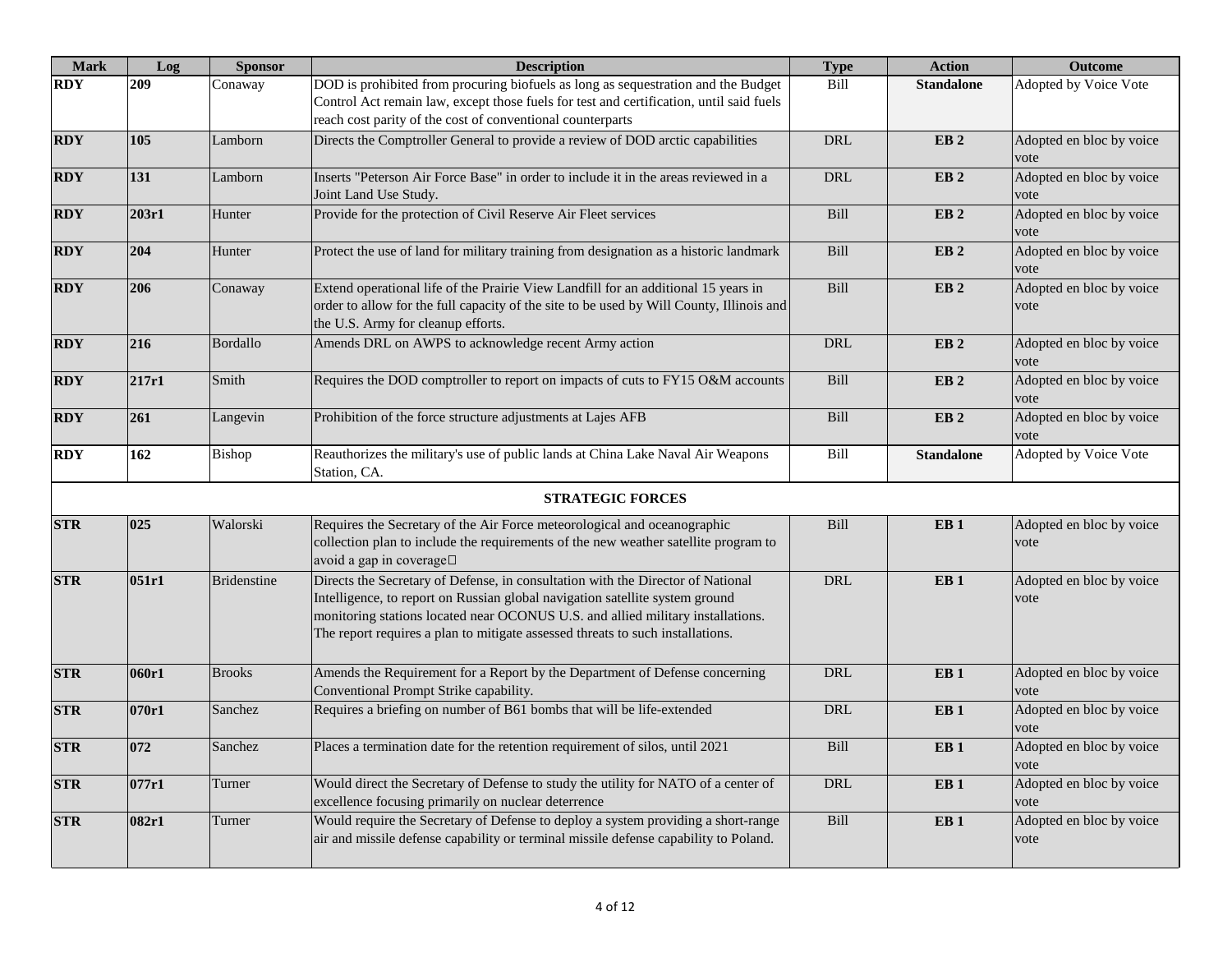| <b>Mark</b> | Log   | <b>Sponsor</b> | <b>Description</b>                                                                                                                                                                                                                                                         | <b>Type</b> | <b>Action</b>     | <b>Outcome</b>                   |
|-------------|-------|----------------|----------------------------------------------------------------------------------------------------------------------------------------------------------------------------------------------------------------------------------------------------------------------------|-------------|-------------------|----------------------------------|
| <b>STR</b>  | 092r1 | Larsen         | Requires the Director of ONR to brief the committee on the requirements and costs<br>to maintain the capability to develop an advanced fuel systems for nuclear<br>propulsion.                                                                                             | <b>DRL</b>  | EB <sub>1</sub>   | Adopted en bloc by voice<br>vote |
| <b>STR</b>  | 093   | Larsen         | Requires the Sec Def to brief the committee on funding requirements for nuclear<br>deterrence beyond a 10 year budget window.                                                                                                                                              | <b>DRL</b>  | EB <sub>1</sub>   | Adopted en bloc by voice<br>vote |
| <b>STR</b>  | 141   | Forbes         | Expresses Sense of Congress on Missile Defense Cooperation with Asia-Pacific<br>allies. Requires Secretary of Defense to brief Congress regarding an assessment of<br>opportunities for further Missile Defense Cooperation with Japan and South Korea.                    | Bill        | EB <sub>1</sub>   | Adopted en bloc by voice<br>vote |
| <b>STR</b>  | 145   | Cook           | The amendment specifies Commercial Satellite Weather Data as a requirement of<br>the Secretary of the Air Force's plan to utilize assets of Defense Meteorological<br>Satellite Program (DMSP) that must be completed prior to releasing residual<br>programmatic funding. | Bill        | EB <sub>1</sub>   | Adopted en bloc by voice<br>vote |
| <b>STR</b>  | 149r1 | Lamborn        | Directs the Joint Staff to provide a report on any international agreements<br>concerning outer space activities currently in discussion or being considered, and<br>their potential for impact on any DoD activities in outer space.                                      | DRL         | EB <sub>1</sub>   | Adopted en bloc by voice<br>vote |
| <b>STR</b>  | 116   | Garamendi      | Requires the Secretary of Defense in coordination with the Commander of Strategic<br>Command to provide a briefing to the defense committees on the justification of the<br>long-range standoff weapon                                                                     | DRL         | <b>Standalone</b> | Adopted by Voice Vote            |
| <b>STR</b>  | 164   | Rogers         | Includes HCFA/SFRC on a missile defense notification included in the FY14<br><b>NDAA</b>                                                                                                                                                                                   | Bill        | EB <sub>2</sub>   | Adopted en bloc by voice<br>vote |
| <b>STR</b>  | 165   | Rogers         | Fences 50% of a portion of space modernization initiative funds for Space Based<br>Infrared Systems (SBIRS) program pending the completion and briefing of the<br>ongoing Analysis of Alternatives.                                                                        | Bill        | EB <sub>2</sub>   | Adopted en bloc by voice<br>vote |
| <b>STR</b>  | 166   | Rogers         | Modifies language in section 1604.                                                                                                                                                                                                                                         | Bill        | EB <sub>2</sub>   | Adopted en bloc by voice<br>vote |
| <b>STR</b>  | 167   | Rogers         | Fences 50% of a portion of space modernization initiative funds for Advanced<br>Extremely High Frequency (AEHF) program pending the completion and briefing<br>of the ongoing Analysis of Alternatives                                                                     | Bill        | EB <sub>2</sub>   | Adopted en bloc by voice<br>vote |
| <b>STR</b>  | 168   | Rogers         | Strike section 3141 (relating to pilot program on public-private partnerships                                                                                                                                                                                              | Bill        | EB <sub>2</sub>   | Adopted en bloc by voice<br>vote |
| <b>STR</b>  | 169r1 | Rogers         | Requires a report by the STRATCOM Commander on the appropriate balance<br>within the nuclear security enterprise between advancing scientific understanding<br>and delivering life extension programs and supporting infrastructure                                        | DRL         | EB <sub>2</sub>   | Adopted en bloc by voice<br>vote |
| <b>STR</b>  | 170r1 | Rogers         | Requires an assessment of foreign nuclear weapons programs                                                                                                                                                                                                                 | <b>DRL</b>  | EB <sub>2</sub>   | Adopted en bloc by voice<br>vote |
| <b>STR</b>  | 171r2 | Rogers         | Directs the Administrator for Nuclear Security to provide a plan describing at least<br>two public-private partnerships the Administrator will seek to enter into to build<br>modern, non-nuclear facilities for the nuclear security enterprise                           | DRL         | EB <sub>2</sub>   | Adopted en bloc by voice<br>vote |
| <b>STR</b>  | 172   | Rogers         | Directs Director of DTRA and Under Secretary of Defense for Policy to provide<br>briefings on arms control inspections and potential inconsistencies                                                                                                                       | <b>DRL</b>  | EB <sub>2</sub>   | Adopted en bloc by voice<br>vote |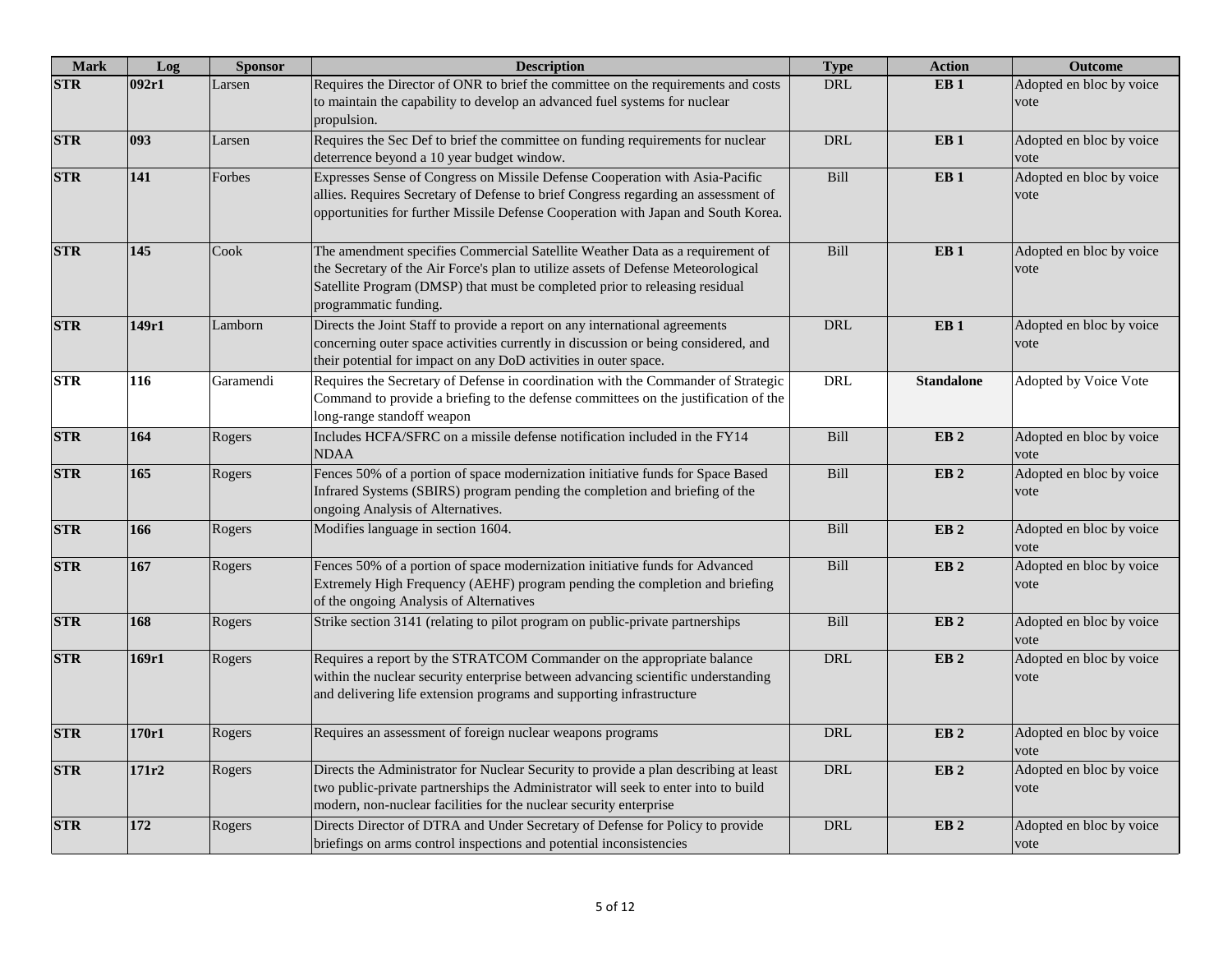| <b>Mark</b> | Log   | <b>Sponsor</b>     | <b>Description</b>                                                                                                                                                                                                                                                                                 | <b>Type</b> | <b>Action</b>   | <b>Outcome</b>                   |
|-------------|-------|--------------------|----------------------------------------------------------------------------------------------------------------------------------------------------------------------------------------------------------------------------------------------------------------------------------------------------|-------------|-----------------|----------------------------------|
| <b>STR</b>  | 175   | Gabbard            | Directs the Missile Defense Agency to provide a report on the requirements and<br>value of converting the Aegis Ashore Missile Defense Test Complex at the Pacific<br>Missile Range Facility from a test and evaluation center to a permanent facility<br>capable of continuous operations.        | <b>DRL</b>  | EB <sub>2</sub> | Adopted en bloc by voice<br>vote |
| <b>STR</b>  | 192r1 | Johnson            | Sense of Congress that the Secretary of Defense should not procure an additional<br>capability enhancement II exoatmospheric kill vehicle until after a successful<br>intercept flight test of the capability has occurred.                                                                        | Bill        | EB <sub>2</sub> | Adopted en bloc by voice<br>vote |
| <b>STR</b>  | 198r1 | Veasey             | In the report related to Report on Countering Violations of the Intermediate-Range<br>Nuclear Forces Treaty, adds an assessment of likely responses by the Russian<br>Federation and the interest of NATO states in hosting capabilities.                                                          | $\rm DRL$   | EB <sub>2</sub> | Adopted en bloc by voice<br>vote |
| <b>STR</b>  | 227r1 | Cooper             | Adds a classified annex to the report on Countering Violations of the Intermediate-<br>Range Nuclear Forces Treaty                                                                                                                                                                                 | DRL         | EB <sub>2</sub> | Adopted en bloc by voice<br>vote |
| <b>STR</b>  | 237r1 | Langevin           | Certification requirement that the nuclear force structure under New START is<br>capable, survivable, and balanced.                                                                                                                                                                                | Bill        | EB <sub>3</sub> | Adopted en bloc by voice<br>vote |
| <b>STR</b>  | 238r2 | Langevin           | In section 4701 of Division D, relating to Atomic Energy Defense Activities,<br>decrease Federal Salaries and Expenses, Program Direction by \$10.0M. In section<br>4701 of D, relating to Atomic Energy Defense Activities, increase Naval Reactors<br>operations and infrastructure, by \$10.0M. | Bill        | EB <sub>3</sub> | Adopted en bloc by voice<br>vote |
| <b>STR</b>  | 247r1 | Sanchez            | Strikes bill language mandating full cost-recovery for non-NNSA users, and<br>restores the \$4.0M by taking from NNSA Office of the Administrator                                                                                                                                                  | Bill        | EB <sub>3</sub> | Adopted en bloc by voice<br>vote |
| <b>STR</b>  | 251r1 | Johnson            | Requires the NNSA to study costs, benefits, and effects of using certain existing<br>nuclear facilities instead of building additional nuclear facilities.                                                                                                                                         | Bill        | EB <sub>3</sub> | Adopted en bloc by voice<br>vote |
|             |       |                    | <b>SEAPOWER AND PROJECTION FORCES</b>                                                                                                                                                                                                                                                              |             |                 |                                  |
| <b>SPF</b>  | 029   | Smith              | DRL regarding the Navy's decision to no longer utilize the National Defense Sealift<br>Fund                                                                                                                                                                                                        | <b>DRL</b>  | EB1             | Adopted en bloc by voice<br>vote |
| <b>SPF</b>  | 030r1 | Speier             | Limits funds for missions modules until the Navy submits Milestone B goals for<br>cost, schedule and performance and DOTE certifies additional modules are<br>necessary to support operational testing.                                                                                            | Bill        | EB1             | Adopted en bloc by voice<br>vote |
| <b>SPF</b>  | 031   | Speier             | Makes funding for additional LCS ships contingent upon DOT &E certification of<br>operational effectiveness and operational suitability for the seaframes and mission<br>modules and an assessment of the survivability of the LCS.                                                                | Bill        | EB1             | Adopted en bloc by voice<br>vote |
| <b>SPF</b>  | 047r1 | <b>Bridenstine</b> | Limits funding for Office of the Secretary of the Air Force until the Secretary<br>obligates authorized and appropriated prior years funding for the C-130 Avionics<br>Modernization Program.                                                                                                      | Bill        | EB1             | Adopted en bloc by voice<br>vote |
| <b>SPF</b>  | 110r1 | Lamborn            | Prevents the AF from using appropriated funds to remove C-130 aircraft from a unit<br>tasked with the modular airborne fire fighting system (MAFFS) mission until the<br>SecAF certifies that the moves will not negatively impact the MAFFS mission.                                              | Bill        | EB1             | Adopted en bloc by voice<br>vote |
| <b>SPF</b>  | 119   | Fleming            | Requires the Secretary of Transportation, in coordination with the Secretary of the<br>Navy, to provide a report to the appropriate House and Senate committees on the<br>Maritime Administration's ship disposal program.                                                                         | DRL         | EB <sub>1</sub> | Adopted en bloc by voice<br>vote |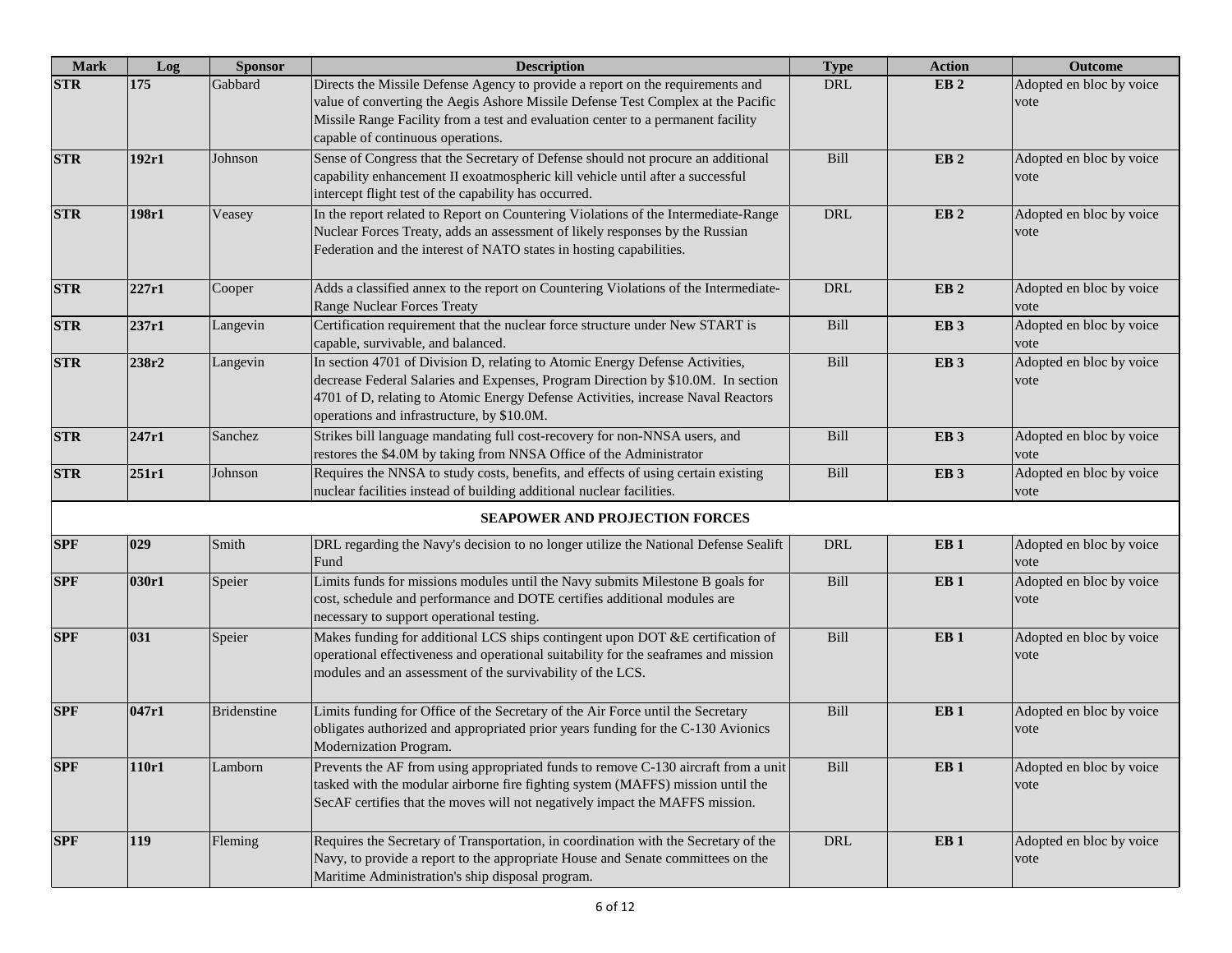| <b>Mark</b> | Log   | <b>Sponsor</b> | <b>Description</b>                                                                                                                                                                                                                                                                | <b>Type</b> | <b>Action</b>     | <b>Outcome</b>                        |
|-------------|-------|----------------|-----------------------------------------------------------------------------------------------------------------------------------------------------------------------------------------------------------------------------------------------------------------------------------|-------------|-------------------|---------------------------------------|
| <b>SPF</b>  | 159r1 | Courtney       | Add 2017 to the years covered in the National Sea-based deterrence fund.                                                                                                                                                                                                          | Bill        | EB <sub>1</sub>   | Adopted en bloc by voice<br>vote      |
| <b>SPF</b>  | 249r1 | Langevin       | Alters the Moored Training Ship funding fence from 50% to 20% of program<br>funding.                                                                                                                                                                                              | Bill        | EB <sub>1</sub>   | Adopted en bloc by voice<br>vote      |
| <b>SPF</b>  | 253   | Courtney       | Makes the limitation on authority to enter into a contract for the sustainment,<br>maintenance, repair, or overhaul of the F117 engine waiverable by the Secretary of<br>the Air Force for reasons of National Security.                                                          | Bill        | EB <sub>1</sub>   | Adopted en bloc by voice<br>vote      |
| <b>SPF</b>  | 135r1 | Forbes         | Limits the availability of funds to retire or inactive Ticonderoga-class cruisers in<br>FY2015. Directs the Secretary of the Navy to begin modernization of two cruisers<br>during FY2015.                                                                                        | Bill        | <b>Standalone</b> | Adopted by Voice Vote                 |
|             |       |                | MILITARY PERSONNEL                                                                                                                                                                                                                                                                |             |                   |                                       |
| <b>MLP</b>  | 001   | Jones          | Authorizes a chaplain, if called upon to lead a prayer outside of a religious service,<br>to close the prayer according to the traditions, expressions, and religious exercises<br>of the endorsing faith group.                                                                  | Bill        | EB <sub>1</sub>   | Adopted en bloc by voice<br>vote      |
| <b>MLP</b>  | 022   | Bordallo       | Allow Chief of NGB to appoint, in consultation with the SecArmy and SECAF, the<br>general officers who will serve as Director, ARNG and Deputy Director ARNG,<br>Director ANG; Deputy Director ANG                                                                                | Bill        | EB <sub>1</sub>   | Adopted en bloc by voice<br>vote      |
| <b>MLP</b>  | 035   | Speier         | Permits interlocutory appeal of MRE 513 (psychotherapist-patient privilege) and<br>MRE 412 (rape shield) rulings.                                                                                                                                                                 | Bill        | EB <sub>1</sub>   | Adopted en bloc by voice<br>vote      |
| <b>MLP</b>  | 058   | Wilson         | Expands the authority under section 2492 of title 10, USC, to provide DOD the<br>authority to provide or obtain food services beneficial to the efficient management<br>and operation of dining facilities on military installations offering food services to<br>service members | Bill        | EB1               | Adopted en bloc by voice<br>vote      |
| <b>MLP</b>  | 061   | Davis          | Adds a date to section 641 in the bill.                                                                                                                                                                                                                                           | Bill        | EB <sub>1</sub>   | Adopted en bloc by voice<br>vote      |
| <b>MLP</b>  | 118   | Fleming        | Additional requirements to Review of Military Health System Modernization Study                                                                                                                                                                                                   | Bill        | EB <sub>1</sub>   | Adopted en bloc by voice<br>vote      |
| <b>MLP</b>  | 148   | Lamborn        | Directs the SecDef and SecVA to analyze the potential benefits of a joint<br>partnership in the Colorado Springs area.                                                                                                                                                            | <b>DRL</b>  | EB <sub>1</sub>   | Adopted en bloc by voice<br>vote      |
| <b>MLP</b>  | 199   | Hunter         | Allows base commanders to work with non-government entities for housing<br>relocation purposes                                                                                                                                                                                    | Bill        | EB <sub>1</sub>   | Adopted en bloc by voice<br>vote      |
| <b>MLP</b>  | 215   | Miller         | Establishes a 3-year working group within the VA-DOD Joint Executive Committee<br>to evaluate and reform the Integrated Disability Evaluation System of the DoD and<br>VA to increase efficiency and eliminate redundancy.                                                        | Bill        | EB <sub>1</sub>   | Adopted en bloc by voice<br>vote      |
| <b>MLP</b>  | 228   | Cooper         | Reduces the amount of enlisted aides that support General Officers. Current law<br>limits them to 300, bill proposes a percentage reduction that would take them down<br>to 244                                                                                                   | Bill        | EB <sub>1</sub>   | Adopted en bloc by voice<br>vote      |
| <b>MLP</b>  | 201r1 | Hunter         | Prohibits the SecDef and Service Secretaries from implementing any policy that<br>restricts certain sales in exchanges or commissaries already in inventory as of<br>January 1, 2014                                                                                              | Bill        | <b>Standalone</b> | Adopted by recorded vote:<br>$53y-9n$ |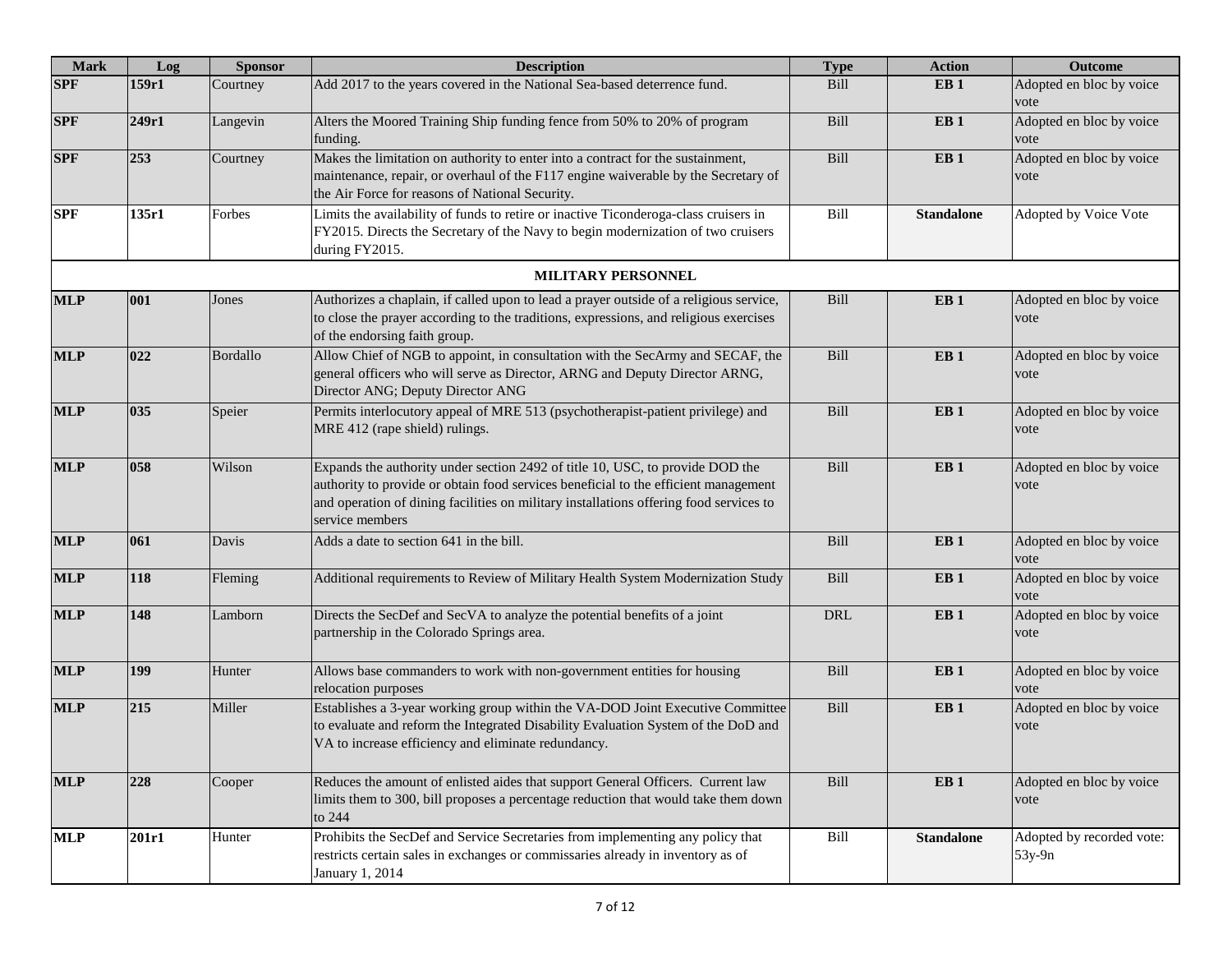| <b>Mark</b> | Log   | <b>Sponsor</b> | <b>Description</b>                                                                                                                                                                                                                                                                                | <b>Type</b> | <b>Action</b>     | <b>Outcome</b>                   |
|-------------|-------|----------------|---------------------------------------------------------------------------------------------------------------------------------------------------------------------------------------------------------------------------------------------------------------------------------------------------|-------------|-------------------|----------------------------------|
| <b>MLP</b>  | 003r1 | Kline          | Requires the Secretary of Defense to communicate with the Armed Services<br>Committees during the development of the roles and responsibilities of the DOD<br>Senior Advisor on Professionalism and submit recommendations to Congress after<br>a preliminary review of professionalism programs. | Bill        | EB <sub>2</sub>   | Adopted en bloc by voice<br>vote |
| <b>MLP</b>  | 034   | Speier         | Aligns MRE 513 with those under the attorney-client, penitent-clergy, and spousal<br>privileges.                                                                                                                                                                                                  | Bill        | EB <sub>2</sub>   | Adopted en bloc by voice<br>vote |
| <b>MLP</b>  | 040r1 | Speier         | Allows the Secretary of Defense to carry out research with respect to Alzheimer's<br>disease.                                                                                                                                                                                                     | Bill        | EB <sub>2</sub>   | Adopted en bloc by voice<br>vote |
| <b>MLP</b>  | 073r1 | Sanchez        | This amendment includes oversight mechanisms over the services' gender-neutral<br>implementation plans and provisions which will further support and enhance<br>leadership opportunities for female service members                                                                               | Bill        | EB <sub>2</sub>   | Adopted en bloc by voice<br>vote |
| <b>MLP</b>  | 074r1 | Sanchez        | Places a deadline for submission of report containing results of review of Office of<br>Diversity Management and Equal Opportunity Role in Sexual Harassment cases.                                                                                                                               | Bill        | EB <sub>2</sub>   | Adopted en bloc by voice<br>vote |
| <b>MLP</b>  | 120   | Fleming        | Requires the SecDef to review current regulations regarding the appointment of<br>chaplains to determine if they are sufficient to meet the recommendations of the<br>DoD Independent Review Related to Ft Hood.                                                                                  | <b>DRL</b>  | EB <sub>2</sub>   | Adopted en bloc by voice<br>vote |
| <b>MLP</b>  | 126   | Speier         | This amendment narrows the good military character evidence admissibility<br>language and specifies that the good military character offense may only be used for<br>specific military offenses.                                                                                                  | Bill        | EB <sub>2</sub>   | Adopted en bloc by voice<br>vote |
| <b>MLP</b>  | 154r1 | Hanabusa       | Would require shared analysis on reduction to the Basic Allowance for Housing                                                                                                                                                                                                                     | <b>DRL</b>  | EB <sub>2</sub>   | Adopted en bloc by voice<br>vote |
| <b>MLP</b>  | 173r1 | Scott          | Encourages the Department to assist families with autistic children by providing<br>early intervention and treatment approaches                                                                                                                                                                   | <b>DRL</b>  | EB <sub>2</sub>   | Adopted en bloc by voice<br>vote |
| <b>MLP</b>  | 180r1 | Peters         | Codify the Modular Airborne Fire Fighting System mission under Title 32 (as it<br>currently operates); ensures survivor benefits are made equal to those under Title 10                                                                                                                           | Bill        | EB <sub>2</sub>   | Adopted en bloc by voice<br>vote |
| <b>MLP</b>  | 186r1 | Johnson        | Prohibits enforcement of the Army's new hair and grooming standards for female<br>soldiers in paragraph 3-2 of Army Regulation 670-1.                                                                                                                                                             | Bill        | EB <sub>2</sub>   | Adopted en bloc by voice<br>vote |
| <b>MLP</b>  | 193r1 | Johnson        | Johnson Recognizes that sleep disruption is a contributing risk factor for chronic<br>health and mental health conditions.                                                                                                                                                                        | <b>DRL</b>  | EB <sub>2</sub>   | Adopted en bloc by voice<br>vote |
| <b>MLP</b>  | 006   | McKeon         | Requires the Secretary of Defense to conduct a pilot program to enhance the efforts<br>of the Department of Defense to provide job placement assistance and related<br>employment services to eligible members of the Armed Forces.                                                               | Bill        | <b>Standalone</b> | Adopted by Voice Vote            |
| <b>MLP</b>  | 078   | Turner         | Would expand upon last year's legislation establishing minimum sentencing for<br>those found guilty of sex-related offenses to include a requirement for a minimum<br>two years confinement                                                                                                       | Bill        | <b>Standalone</b> | Adopted by Voice Vote            |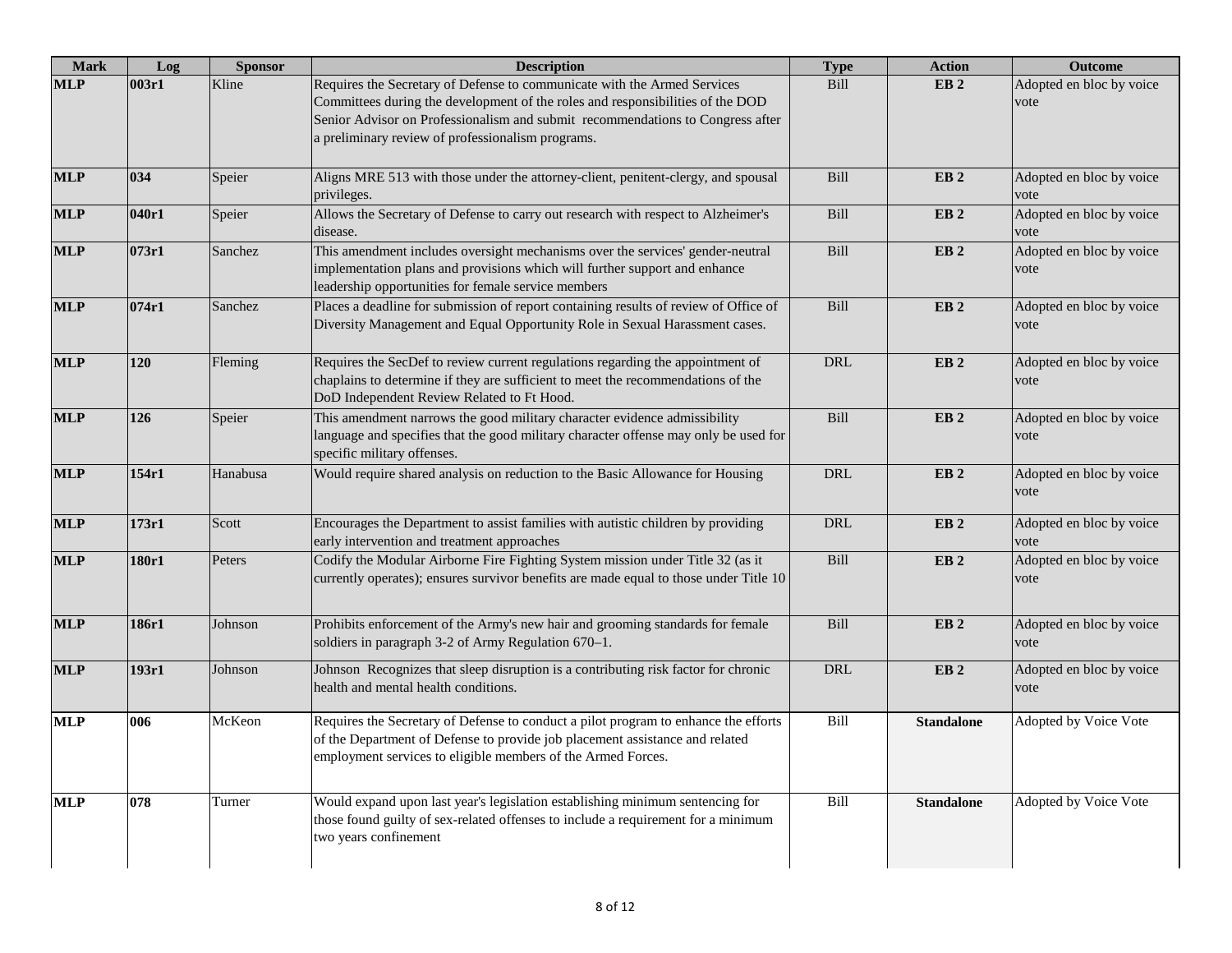| <b>Mark</b> | Log   | <b>Sponsor</b>     | <b>Description</b>                                                                                                                                                                                                                                                                                                                                 | <b>Type</b> | <b>Action</b>     | <b>Outcome</b>                      |
|-------------|-------|--------------------|----------------------------------------------------------------------------------------------------------------------------------------------------------------------------------------------------------------------------------------------------------------------------------------------------------------------------------------------------|-------------|-------------------|-------------------------------------|
|             |       |                    | <b>FULL COMMITTEE</b>                                                                                                                                                                                                                                                                                                                              |             |                   |                                     |
| Full        | 023   | <b>Bordallo</b>    | Requires the Departments of Defense and State to develop a strategy<br>to prioritize United States interests in PACOM's Area of Responsibility. Said<br>strategy would be coordinated with other<br>federal agencies. Further, the amendment requires the President working with OMB<br>to develop implementation guidance for budgeting purposes. | Bill        | EB <sub>1</sub>   | Adopted en bloc by voice<br>vote    |
| <b>Full</b> | 028r1 | Smith              | Requires a study of the Joint Analytic Capability of the DOD                                                                                                                                                                                                                                                                                       | Bill        | EB <sub>1</sub>   | Adopted en bloc by voice<br>vote    |
| Full        | 042   | Loebsack           | Requires implementation of the Department of the Army's Services Contract<br>Approval Form across the entire Department of Defense.                                                                                                                                                                                                                | Bill        | EB <sub>1</sub>   | Adopted en bloc by voice<br>vote    |
| <b>Full</b> | 046r1 | <b>Bridenstine</b> | Amends title 13 to limit the availability of FY15 funds for DOD Cooperative Threat<br>Reduction activities with Russia until the Secretary of Defense meets specific<br>certification requirements, and includes a waiver.                                                                                                                         | <b>Bill</b> | EB <sub>1</sub>   | Adopted en bloc by voice<br>vote    |
| <b>Full</b> | 049   | <b>Bridenstine</b> | Increases funding for National Guard State Partnership Program by \$10 million.<br>Decreases Defense Media Activity by \$10 million                                                                                                                                                                                                                | Bill        | EB <sub>1</sub>   | Adopted en bloc by voice<br>vote    |
| <b>Full</b> | 050   | <b>Bridenstine</b> | Amends section 1221 regarding the limitation on U.S. military-to-military<br>cooperation with Russia by adding an additional certification<br>requirement that requires the Secretary of Defense to certify that Russia has not sold<br>or transferred the Club-K land attack cruise<br>missile system to any foreign country or foreign person.   | Bill        | EB <sub>1</sub>   | Adopted en bloc by voice<br>vote    |
| Full        | 079r1 | Turner             | Requires an annual report on military and security developments involving the<br>Russian Federation.                                                                                                                                                                                                                                               | Bill        | EB <sub>1</sub>   | Adopted en bloc by voice<br>vote    |
| <b>Full</b> | 083r2 | Turner             | Requires the Secretary of Defense to develop a plan to identify the capabilities and<br>capacities required to enhance the presence, capabilities, and readiness posture of<br>the U.S. military in Europe.                                                                                                                                        | Bill        | EB <sub>1</sub>   | Adopted en bloc by voice<br>vote    |
| <b>Full</b> | 111r1 | Franks             | Amends section 1238 to requires additional updates about reform measures by the<br>Government of Burma in the "Report on Goals and Objectives Guiding Military<br>Engagement with Burma."                                                                                                                                                          | Bill        | EB <sub>1</sub>   | Adopted en bloc by voice<br>vote    |
| <b>Full</b> | 114r1 | Franks             | Requires a certification that no FY15 funds for NNSA defense nuclear<br>nonproliferation activities will contribute to Russia's nuclear<br>weapons program.                                                                                                                                                                                        | Bill        | EB <sub>1</sub>   | Adopted en bloc by voice<br>vote    |
| <b>Full</b> | 252   | McKeon             | Incorporates a DOD legislative proposal to make several amendments to title 10,<br>U.S. Code, relating to organization and management of the Office of the Secretary<br>of Defense.                                                                                                                                                                | Bill        | EB <sub>1</sub>   | Adopted en bloc by voice<br>vote    |
| <b>Full</b> | 256   | McKeon             | Reforms the Quadrennial Defense Review (QDR), by modifying the QDR review<br>and reporting elements, the role of the National Defense Panel, and requires a new<br>National Quadrennial Threats and Trends Report.                                                                                                                                 | Bill        | EB <sub>1</sub>   | Adopted en bloc by voice<br>vote    |
| <b>Full</b> | 018   | Wilson             | Army Force Structure Changes and GAO Report                                                                                                                                                                                                                                                                                                        | Bill        | <b>Standalone</b> | Adopted by Voice Vote               |
| Full        | 239r2 | <b>Barber</b>      | Sets up a GAO report on Close Air Support capability airframes in the USAF.<br>Authorizes funding for FY15 operations, maintenance, and upgrades of A-10 fleet                                                                                                                                                                                     | Bill        | <b>Standalone</b> | Adopted by recorded vote<br>41y-20n |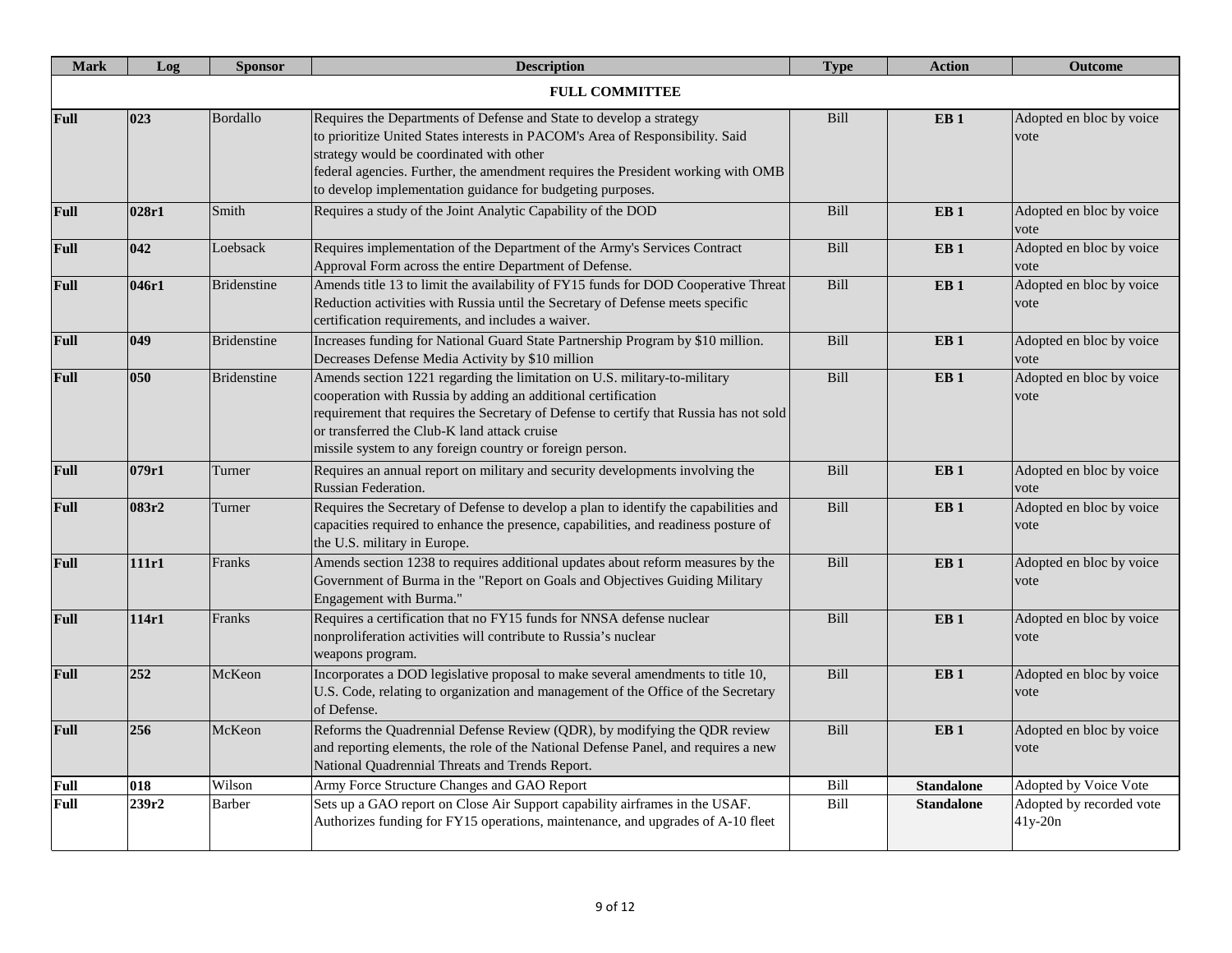| <b>Mark</b> | Log   | <b>Sponsor</b> | <b>Description</b>                                                                                                                                                                                                                                                                                                                                                                                                                                                                                  | <b>Type</b> | <b>Action</b>     | <b>Outcome</b>                      |
|-------------|-------|----------------|-----------------------------------------------------------------------------------------------------------------------------------------------------------------------------------------------------------------------------------------------------------------------------------------------------------------------------------------------------------------------------------------------------------------------------------------------------------------------------------------------------|-------------|-------------------|-------------------------------------|
| Full        | 266   | Peters         | Increase funding for MQ-9 (section 4101 - Aircraft Procurement, Air Force) by<br>\$120.0 million with an offset from MOX Fuel Fabrication facility, Savannah River,<br><b>SC</b>                                                                                                                                                                                                                                                                                                                    | Bill        | <b>Standalone</b> | Adopted by recorded vote<br>32y-29n |
| Full        | 005r1 | Kline          | Requires the Secretary of Defense to submit a non-binding plan to Congress to<br>consolidate existing geographic combatant command 4-star HQ elements to no<br>more than four by FY 2020.                                                                                                                                                                                                                                                                                                           | Bill        | EB <sub>2</sub>   | Adopted en bloc by voice<br>vote    |
| <b>Full</b> | 137r1 | Forbes         | Directs the Secretary of Defense to brief the committee on the merits of the<br>establishing a DOD unmanned systems office.                                                                                                                                                                                                                                                                                                                                                                         | DRL         | EB <sub>2</sub>   | Adopted en bloc by voice<br>vote    |
| Full        | 176r1 | Smith          | Authorizes the Global Security Contingency Fund (GSCF) program to conduct<br>minor military construction and fixes a scoring issue in the Chairman's mark.                                                                                                                                                                                                                                                                                                                                          | Bill        | EB <sub>2</sub>   | Adopted en bloc by voice<br>vote    |
| <b>Full</b> | 177   | Palazzo        | Updates the definition of National Guard Counternarcotics Training Centers<br>operations to better align with DOD Counternarcotics and Global Threats strategy<br>and the Office of National Drug Control Policy (ONDCP).                                                                                                                                                                                                                                                                           | Bill        | EB <sub>2</sub>   | Adopted en bloc by voice<br>vote    |
| <b>Full</b> | 220   | Carson         | Directs the Secretary of Defense to brief the congressional defense committees on<br>the impact of Foreign Military Sales and Direct Commercial Sales on DoD plans for<br>industrial base sustainment.                                                                                                                                                                                                                                                                                              | <b>DRL</b>  | EB <sub>2</sub>   | Adopted en bloc by voice<br>vote    |
| <b>Full</b> | 221r1 | Carson         | Directs the Secretary of Defense to include an analysis of the impact of the Budget<br>Control Act on high risk sectors of the industrial base in the annual report mandated<br>by 10 USC 2505.                                                                                                                                                                                                                                                                                                     | <b>DRL</b>  | EB <sub>2</sub>   | Adopted en bloc by voice<br>vote    |
| <b>Full</b> | 229   | Thornberry     | Creates a DOD Audit Advisory Panel that monitors the progress of DOD and<br>provides interim findings and recommendations to<br>Congress to aid in its oversight of audit readiness.                                                                                                                                                                                                                                                                                                                | Bill        | EB <sub>2</sub>   | Adopted en bloc by voice<br>vote    |
| <b>Full</b> | 242   | Duckworth      | Requires the Chairman of the Joint Chiefs of Staff to conduct a study concerning<br>the integration of gender into the planning and<br>execution of foreign operations of the Armed Forces.                                                                                                                                                                                                                                                                                                         | Bill        | EB <sub>2</sub>   | Adopted en bloc by voice<br>vote    |
| <b>Full</b> | 258   | Thornberry     | Amendment mandates a periodic review of Department of Defense personnel<br>requirements for management headquarters.                                                                                                                                                                                                                                                                                                                                                                                | Bill        | EB <sub>2</sub>   | Adopted en bloc by voice<br>vote    |
| Full        | 260   | Rigell         | Amends DRL on page 329 of the Full Committee Mark (Acquisitions Involving<br>Reserve Auctions) to include language regarding Lowest Price Technically<br>Acceptable contracting methodology                                                                                                                                                                                                                                                                                                         | <b>DRL</b>  | EB <sub>2</sub>   | Adopted en bloc by voice<br>vote    |
| <b>Full</b> | 262r1 | Thornberry     | Directs the Secretary of Defense and the Director of National Intelligence to submit<br>a joint report on the process and procedures for conveying intelligence information<br>to Congress via the Capital Network.                                                                                                                                                                                                                                                                                 | <b>DRL</b>  | EB <sub>2</sub>   | Adopted en bloc by voice<br>vote    |
| <b>Full</b> | 109r1 | Lamborn        | Strikes and replaces paragraph (7) of section 1240 of H.R. 4435 and amends section<br>1240 by expressing a SoC that a comprehensive agreement on Iran's nuclear<br>program should be agreed to by the U.S. only if 1) Iran ceases uranium enrichment;<br>2) Iran has ceased all aspects of its nuclear, chemical, biological, chemical weapon<br>program, ballistic missile program, and ballistic launch site technology; and 3) Iran<br>has ceased providing support for international terrorism. | Bill        | <b>Standalone</b> | Adopted by Voice Vote               |
| <b>Full</b> | 002   | Jones          | Requires the Secretary of Defense to determine and disclose transportation costs<br>incurred by DOD for congressional trips outside the U.S.                                                                                                                                                                                                                                                                                                                                                        | Bill        | EB <sub>3</sub>   | Adopted en bloc by voice<br>vote    |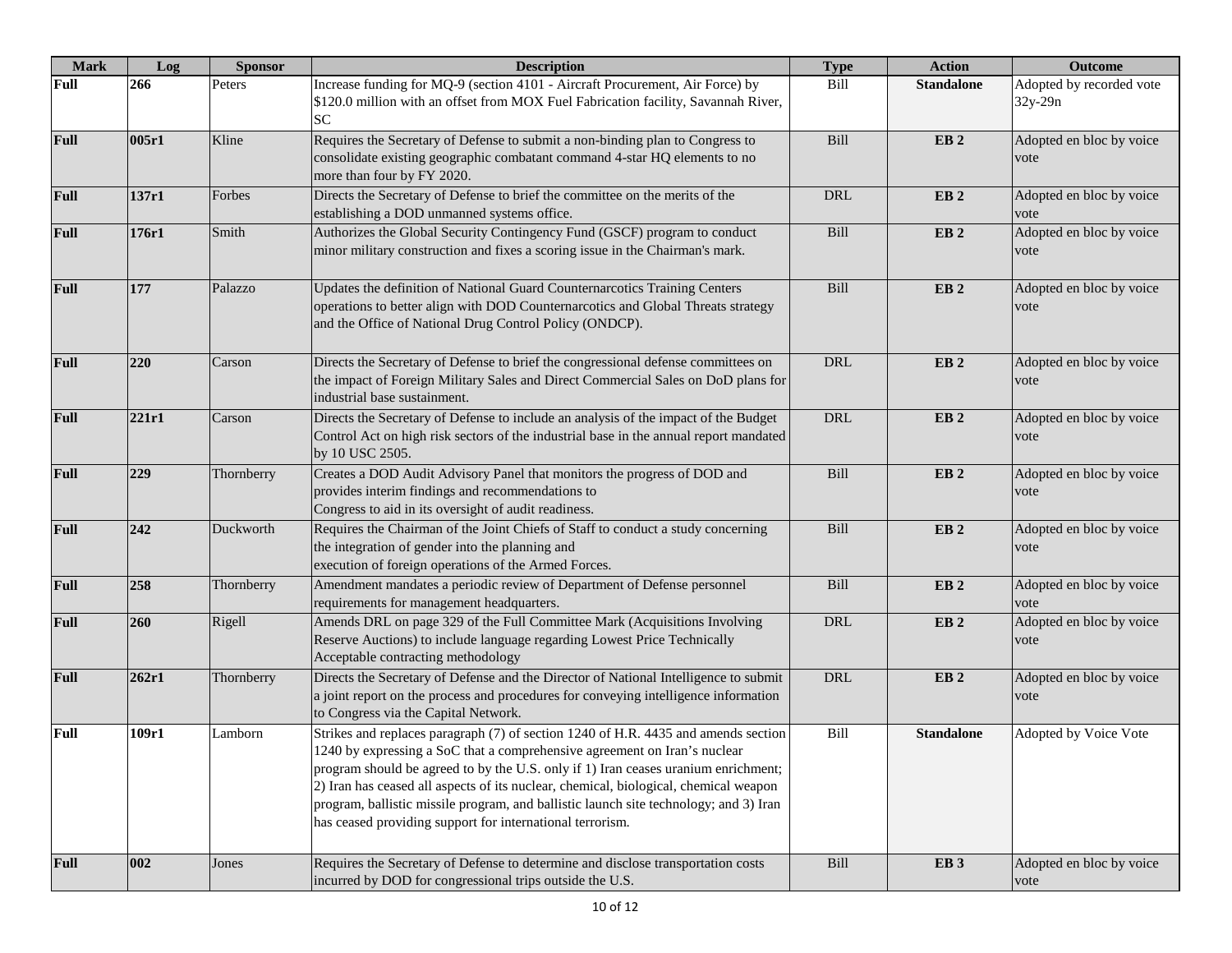| <b>Mark</b> | Log   | <b>Sponsor</b>     | <b>Description</b>                                                                                                                                                                                                                                                                                                                               | <b>Type</b> | <b>Action</b>     | <b>Outcome</b>                   |
|-------------|-------|--------------------|--------------------------------------------------------------------------------------------------------------------------------------------------------------------------------------------------------------------------------------------------------------------------------------------------------------------------------------------------|-------------|-------------------|----------------------------------|
| Full        | 041r1 | Speier             | Requires the DOD to appoint someone to be responsible for insuring compliance<br>with post-employment ethics training guidelines and<br>documentation and report back to congressional defense committees in 180 days.                                                                                                                           | Bill        | EB <sub>3</sub>   | Adopted en bloc by voice<br>vote |
| <b>Full</b> | 087r1 | Gibson             | Prioritizes U.S. efforts to combat gender-based violence by ensuring proper<br>congressional oversight of the Department of Defense's ongoing role in this effort.                                                                                                                                                                               | Bill        | EB <sub>3</sub>   | Adopted en bloc by voice<br>vote |
| <b>Full</b> | 134   | Forbes             | Sense of Congress regarding the continued importance of the U.S.-Japan alliance<br>for Asia-Pacific stability and prosperity.                                                                                                                                                                                                                    | Bill        | EB <sub>3</sub>   | Adopted en bloc by voice<br>vote |
| <b>Full</b> | 136r1 | Forbes             | Sense of Congress regarding the continued importance of the U.S.-Republic of<br>Korea alliance for Asia-Pacific stability and prosperity.                                                                                                                                                                                                        | Bill        | EB <sub>3</sub>   | Adopted en bloc by voice<br>vote |
| <b>Full</b> | 138   | Forbes             | Modifies the DOD's annual report to Congress concerning China's military<br>capabilities to include its developments in maritime law<br>enforcement capabilities and organization.                                                                                                                                                               | Bill        | EB <sub>3</sub>   | Adopted en bloc by voice<br>vote |
| <b>Full</b> | 139r1 | Forbes             | Requires the Secretary of Defense to submit a report by April 1, 2015 on the<br>maritime capabilities of Taiwan and its contribution to<br>regional peace and stability, and expresses a sense of Congress.                                                                                                                                      | Bill        | EB <sub>3</sub>   | Adopted en bloc by voice<br>vote |
| <b>Full</b> | 143r1 | Forbes             | Requires an independent assessment of anti-access/area-denial capabilities that pose<br>a threat to security in the Asia-Pacific region<br>and strategies to mitigate such threats.                                                                                                                                                              | Bill        | EB <sub>3</sub>   | Adopted en bloc by voice<br>vote |
| <b>Full</b> | 161   | Bishop             | Provides for the military withdrawal of certain additional public lands near the<br>White Sands Missile Range in New Mexico in direct support of vital Navy and<br>Joint Missile Defense Testing.                                                                                                                                                | Bill        | EB <sub>3</sub>   | Adopted en bloc by voice<br>vote |
| Full        | 244r1 | Tsongas            | Requires GAO to write a report on the transport of security-sensitive materials<br>under the Transportation Protective Services program                                                                                                                                                                                                          | <b>DRL</b>  | EB <sub>3</sub>   | Adopted en bloc by voice<br>vote |
| <b>Full</b> | 248r2 | Rigell             | Requires use of best value tradeoff source selection methods to the maximum extent<br>practable for procurement of personal protective equipment or critical safety items                                                                                                                                                                        | Bill        | EB <sub>3</sub>   | Adopted en bloc by voice<br>vote |
| <b>Full</b> | 269   | Conaway            | Expands the criteria for the Purple Heart medal to include those killed/wounded by<br>a terrorist attack that was inspired by a US State Dept designated FTO, and<br>retroactively applies this criterion to 9/11/2001                                                                                                                           | Bill        | <b>Standalone</b> | Adopted by Voice Vote            |
| Full        | 026r1 | Walorski           | Directs the President to submit a monthly report on Iran's compliance with the<br>interim nuclear agreement as well as an assessment of the overall state of its nuclear<br>program.                                                                                                                                                             | Bill        | EB <sub>4</sub>   | Adopted en bloc by voice<br>vote |
| <b>Full</b> | 048r1 | <b>Bridenstine</b> | Sets pre-certification conditions for the procurement of certain IT systems and<br>directs the Secretary of Defense to develop a joint IT<br>enterprise architecture.                                                                                                                                                                            | Bill        | EB <sub>4</sub>   | Adopted en bloc by voice<br>vote |
| Full        | 071   | Sanchez            | Prohibition on funds for contracts violating Executive Order No. 11246                                                                                                                                                                                                                                                                           | Bill        | EB <sub>4</sub>   | Adopted en bloc by voice<br>vote |
| <b>Full</b> | 097r1 | Garamendi          | DRL to require the Chairman of the Nuclear Weapons Council, in consultation with<br>the Administrator for Nuclear Security, to provide<br>a briefing on costs and impacts of a pit production strategy that achieves a capacity<br>of 50 to 80 plutonium pits per year in 2027 as<br>compared to a strategy that achieves such capacity in 2031. | DRL         | EB <sub>4</sub>   | Adopted en bloc by voice<br>vote |